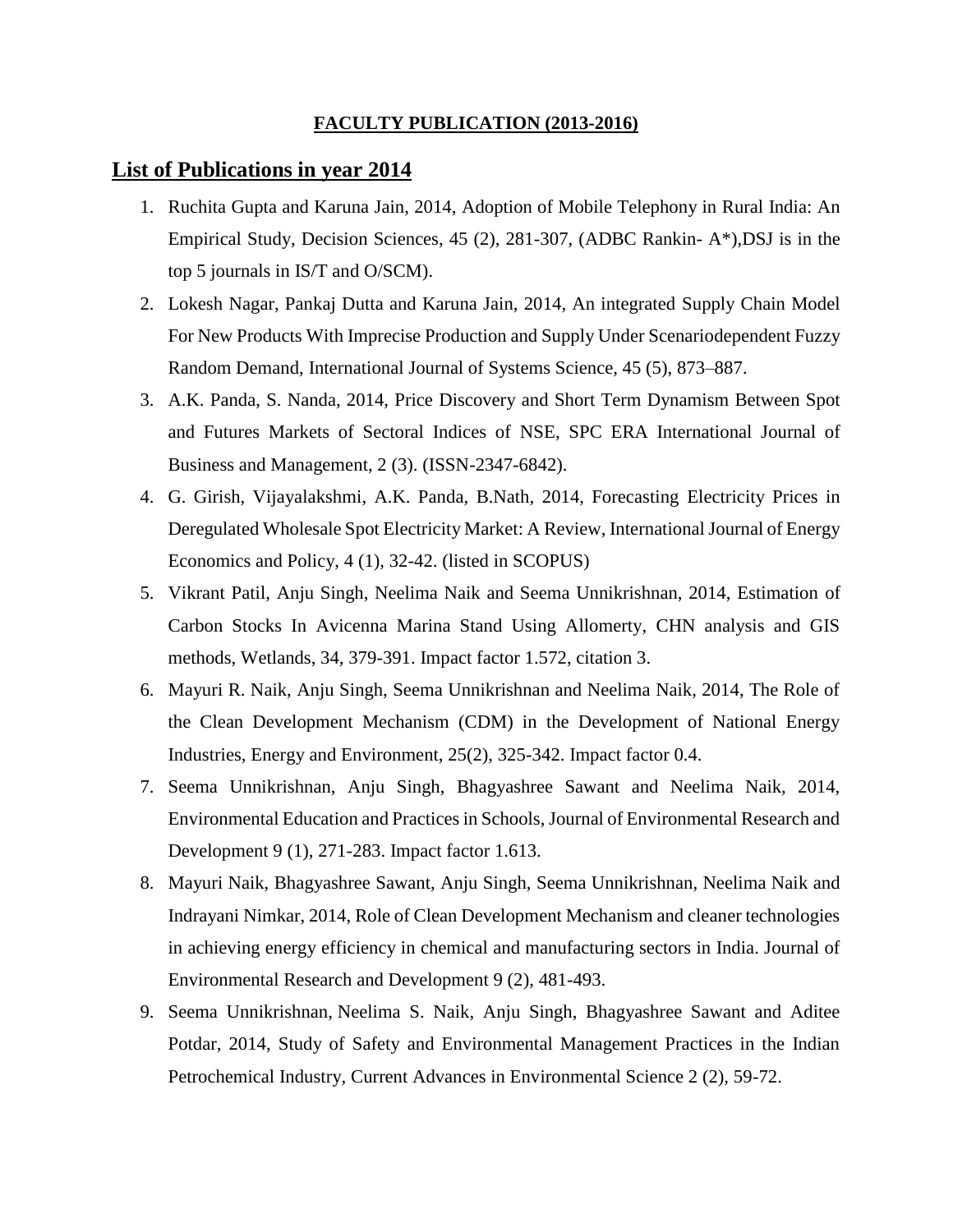- 10. Santosh Kumar and Narayana Rao K.V. S. S., February 2014, Is Fear (VIX) a Priced Factor in Multi Factor Asset Pricing Modeling?, Indian Journal of Finance,. 10.17010/ijf/2014/v8i2/71978
- 11. Santosh Kumar and Narayana Rao K.V. S. S., Jan-June 2014, Are Fear and Inertia Subsumed in Fama French Three Factor Model?, International Economics and Finance Journal, 9 (1), 23-37.
- 12. Santosh Kumar and Narayana Rao K.V. S. S., Jan Dec 2014, Resolving Measurement issues of Size Loadings in Asset Pricing Models, Asia Pacific Finance and Accounting Review, 2 (1-2), 75-86.
- 13. Ranjani K.S, 2014, Factors influencing impact of microcredit on borrowers Advance Management Research: An International Journal (AMRIJ), 2(1), 44-55.
- 14. B. K. R. Naik, S. Rameez Raja, Sujay S. and Varun N. S., September 2014-March 2015, Influence of ATMs on Spending Pattern: Situation at Technical Academic Institutions in India, Drishtikon: A Management Journal, 6 (1), 1-12.
- 15. Mukundan Raghavan, Karuna Jain, Shishir K. Jha, 2014, Integrating the Technology and IP strategy of a firm: A view from the commons theory lens, IIM Bangalore Management Review, Elseiver.
- 16. Patwardhan Avadhut, Pandey Neeraj and Dhume S. M., 2014, Analysis of Physicians Technology Acceptance Literature in Changing Indian Pharmaceutical Marketing Context: A Markus and Robey's Causal Structure Approach, International Journal of Marketing and Business Communication*,* 3 (2), 33-45
- 17. Pandey Neeraj and Jaiswal Anand K., 2014, Change Management: A Case of State Power Utility in India, Asian Case Research Journal (ACRJ), World Scientific Publishing, June, 18 (1), 61-80
- 18. Nandkeolyar Dilip, Pandey Neeraj, Kiran Ravi and Kumar Shailendra, 2014, Strategic Marketing Options and Firm Performance: A Case of an Independent Automobile Workshop, South Asian Journal of Marketing and Management Research, 4 (4), 1-14
- 19. Nandkeolyar Dilip, Pandey Neeraj, Kiran Ravi and Kumar Shailendra, 2014, Market Strategies of SMBs with special reference to Automotive and Light Engineering Companies: Insights from India, International Journal of Management Research and Review, 4 (2), 300-312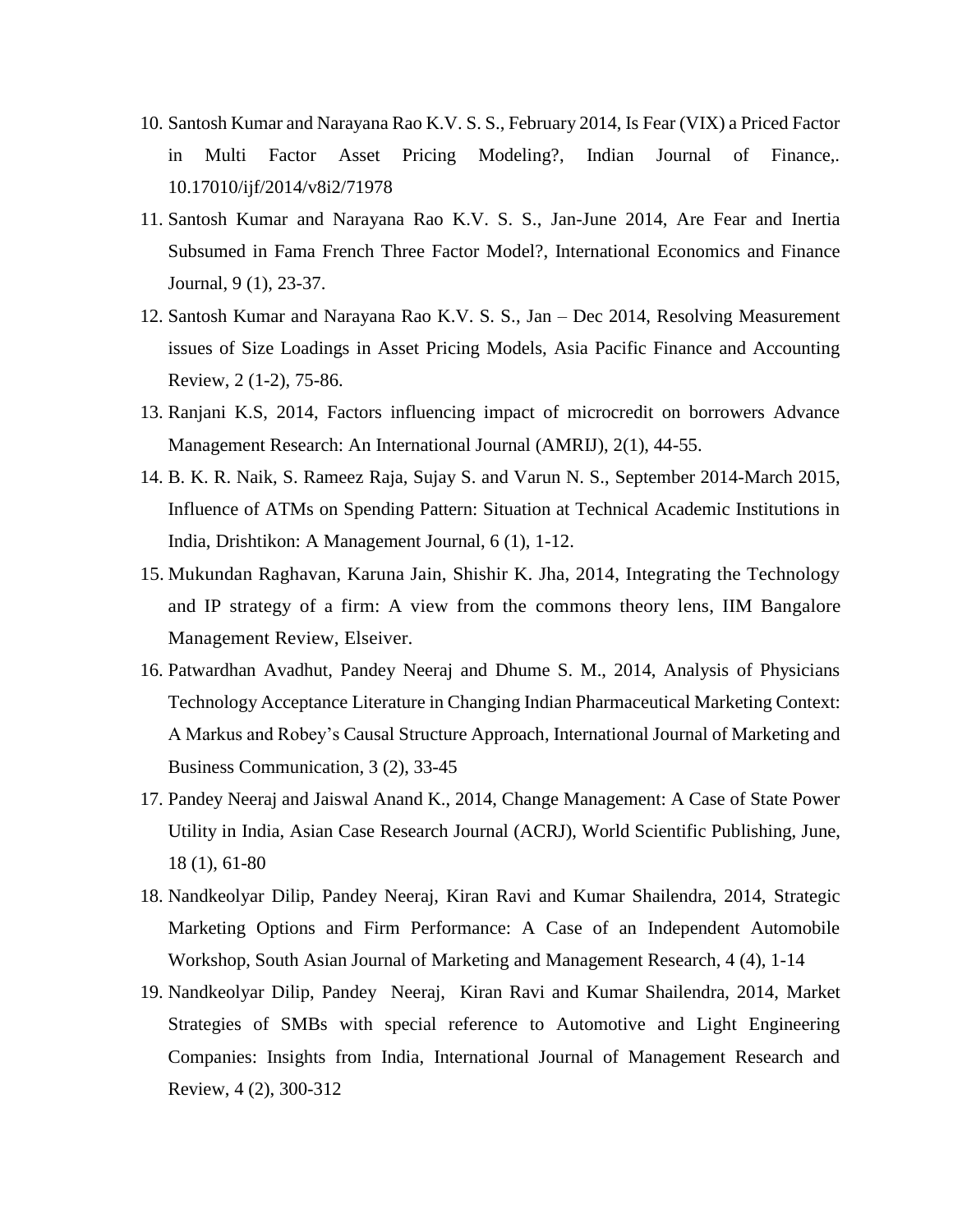- 20. Mehta Nikhil K., 2014, Communication Challenges and Managing Expectations in Indian Supply Chain and Logistics Networks: A View from Middle Management. Journal of Supply Chain Management Systems. 3(1), 24-39.
- 21. Singh, Rohit Kumar and Acharya P., 2014, An AHP model approach to supply chain flexibility: A case study of Indian FMCG firm, Operation and supply chain management :An International Journal, 7 (2), 64-69
- 22. Singh, P., 2014, Book Review of Indian Stock Market An Empirical Analysis Informational Efficiency by G.S. Hiremath, Journal of Quantitative Economics
- 23. Preety Awasthi, Neeraj Dubey and Purnima S. Sangle, 2014, Contemporary Challenges in CRM Technology Adoption A Multichannel View, International Journal of Electronic Customer Relationship Management, 8 (1/2/3). Inderscience.
- 24. Raut R., Kamble S., Jha M., 2014, A kaleidoscopic Study of Service Quality of Passenger Airline Industry of India, International Journal of Business Insights and Transformation,  $07(02)$ ,  $28-39$ .
- 25. Sinha R., Chaudhuri R., Dhume S., 2014, Role of Environmental Sustainability Practices of Retailers on Ecological Awareness of Customers, International Journal of Consumerism, 4 (2), 137-142
- 26. Sinha R., Chaudhuri R., Dhume S., 2014, Green Retailing: Environmental Strategies of Organized Retailers and Competitive Advantage, International Postgraduate Business Journal*,* 6(1), 115-119
- 27. Chaudhuri R., 2014, Modeling EPS of an Indian Auto Major, International Journal of Strategic Business Alliances, 3 (4), 250 – 262
- 28. Ranjan Chaudhuri, 2014, Driving Inclusive Growth through Experiential Marketing: A Retail Marketing Perspective, Prima,  $2(2)$ ,  $1 - 21$ ,  $2014$
- 29. Gokhale R., and Mathirajan M., 2014, Minimizing Total Weighted Tardiness on Heterogeneous Batch Processors With Incompatible Job Families, The International Journal of Advanced Manufacturing Technology, 70(9-12), 1563-1578.
- 30. Mathirajan M., Gokhale R., and Ramasubramaniam, M., 2014, Modeling of Scheduling Batch Processor in Discrete Parts Manufacturing, In Supply Chain Strategies, Issues and Models, 153-192. Springer London.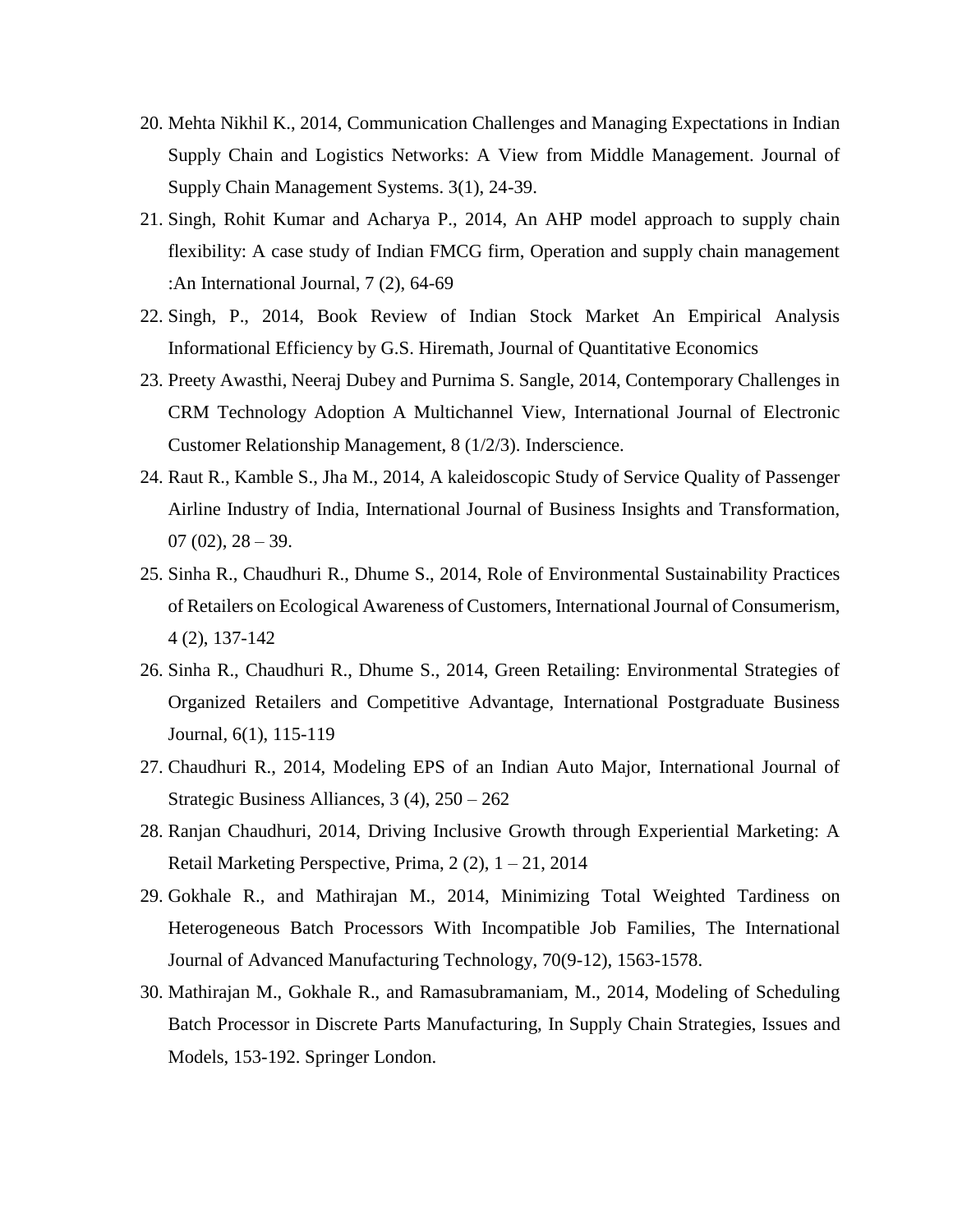- 31. Chikhalkar, Rekha D, 2014, Consumer decision process: Information Clues at Evaluation Stage, International Journal of Social Science and Interdisciplinary Research, 3 (4), 41-49.
- 32. Gawankar S. and Kamble S., 2014, Retail Revolution in India: History, Evolution, Prospects and Future, Banaras Hindu University Management Review, 4 SI, 28-35
- 33. Jain R, Prem Kumar and Kamble S., 2014, HRD in Indian Organizations: Conceptual Framework, Measure Development and Empirical Test of Model Fit, Indian Journal of Industrial Relations, 49 (3), 25–30.
- 34. Sanjay Sharma and Aniket Ghosh Choudhury, 2014, A Qualitative Study on Evolution of Relationships between Third-Party Logistics Providers and Customers Into Strategic Alliances, Strategic Outsourcing: an International Journal, 7 (1), 2-17.
- 35. Sanjay Sharma and Akshat Sisodia, 2014, Comparative Multi Criteria Analysis and Dependent Optimisation through Integrated Supply Chain, International Journal of Productivity and Performance Management, 63 (8), 1046-1069.
- 36. Verma S., 2014, Online Customer Engagement through Blogs in India, Journal of Internet Commerce, 13 (4), 282-301
- 37. Verma S., 2014, Psychological Interventions for Promoting Sustainable Consumption Behavior: An Empirical Study, International Journal of Business Innovation and Research, 8 (4), 373-384
- 38. Verma S. 2014, A Comprehensive Framework for Internet Banking Adoption : An Empirical Analysis in Indian Context, International Journal of Business Information System, 15,(3), 307-324
- 39. Verma S. and Prasad R.K., 2014, Affective and Cognitive Factors of Television Advertisement: A Study Conducted on Children, Journal of Marketing and Communication, 10 (1), 11-18
- 40. Bhupendra Verma and Shirish Sangle, 2014, Determinants of Sustainable Vision Strategy,
- 41. Environmental Management and Sustainable Development, 2014, 3 (2), 31-43.
- 42. Bhupendra Verma and Shirish Sangle, 2014, Complementary Asset for Effective Pollution Prevention Strategy, International Journal of Sustainable Strategic Management, 4 (4), 326-341. (ABDC Journal) (1 citation)
- 43. Bhattacharyya Som Sekhar and Jha Sumi, 2014, A Study of Interrelationship Between Individual Level Change Factors With Individual and Organizational Level Benefits, in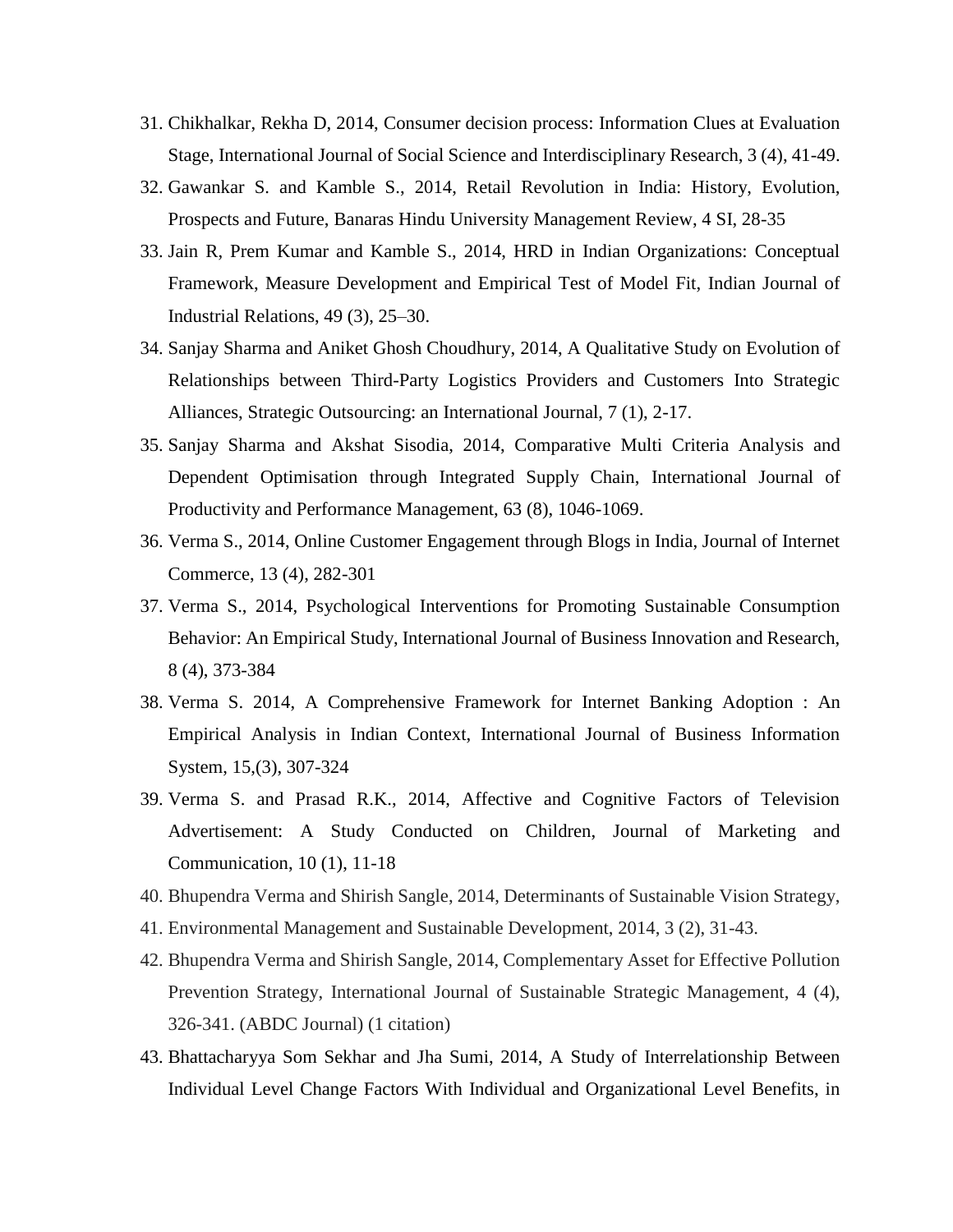The Context of Firms from an Emerging Economy, International Journal of Business and Globalization, 13 (4), 482-501.

- 44. Bhattacharyya Som Sekhar and Jha Sumi, 2014, Development of a Model on Profit Orientation with Organizational Variables in the Context of Emerging Economies, Journal of Asia Business Studies, 8 (3), 264-277.
- 45. Bhattacharyya Som Sekhar, 2014, Real Options Perspectives on Business Firm Human Resource Factor Sourcing and Poverty Alleviation, International Journal of Indian Culture and Business Management, 8 (2), 237-252.
- 46. Bhattacharyya Som Sekhar and Jha Sumi, 2014, Development of a Model Relating Internal Organizational Variables With Customer Orientation in The Context of The Emerging Economy of India, Asia-Pacific Journal of Business Administration, 6 (1), 4-17.
- 47. Jha. S and Srivastava. M., 2014, Organizational Commitment and Culture: a Study at Indian IT and ITES Sector, Journal of Management Research, 14 (4), 227-238.
- 48. Narayana Sushmita A., Rupesh Kumar Pati, and Prem Vrat, 2014, Managerial Research on The Pharmaceutical Supply Chain–A Critical Review and Some Insights for Future Directions, Journal of Purchasing and Supply Management, 20 (1), 18-40.
- 49. Narayana Sushmita A., Arun A. Elias, and Rupesh K. Pati, 2014, Reverse Logistics in The Pharmaceuticals Industry: A Systemic Analysis, The International Journal of Logistics Management, 25 (2), 379-398.
- 50. Agarwal U. A., and Bhargava S., 2014, The Role Of Social Exchange on Work Outcomes: A Study of Indian Managers, The International Journal of Human Resource Management, 25 (10), 1484-1504. (Scopus)
- 51. Agarwal UA, 2014, Linking Justice, Trust and Innovative Work Behaviour to Work Engagement, Personnel Review, 43 (1), 41-73. (Scopus)
- 52. Agarwal U., 2014, Examining the Impact of Social Exchange Relationships on Innovative Work Behaviour: Role of Work Engagement, Team Performance Management, 20 (3/4), 102-120. (Scopus)
- 53. Agarwal U. A., 2014, Examining PCB-Outcomes Relationship: Moderating Role of Individualism, Vikalpa, 39 (2), 99. NA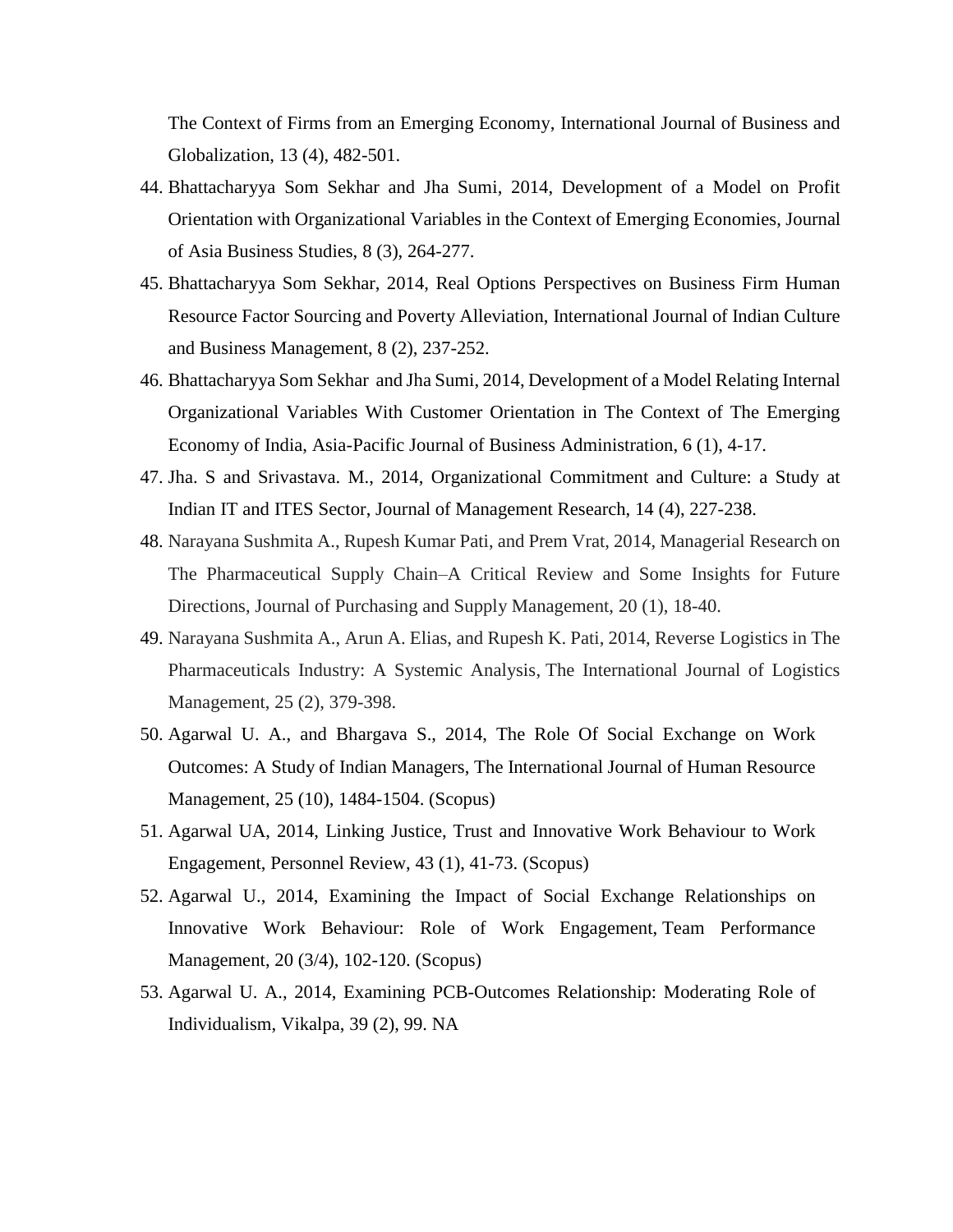- 54. Singh, A., and Jha, S., 2014, Revisiting Antecedents of Organisational Health: Organisational Climate, Culture, Values and Employee Empowerment, International Journal of Qualitative Research in Services*,* 1 (4), 305-320.
- 55. Chattopadhya, Utpal and Bhawsar Pragya, 2014, The Impact of Globalization on Labour: Evidence from Suzuki Motor's India Venture, International Journal of Economics, Commerce and Management, UK, 2 (4), 1-20.
- 56. Vellala Paramsivan S, Madala Mani K and Chattopadhyay Utpal, 2014, A Theoretical Model for Inclusive Growth in Indian Context, International Journal of Humanities and Social Science, 4 (13), 229-235.
- 57. Saha Aritra and Chattopadhyay Utpal, 2014, The Impact of Hero Honda Joint Venture on Indian Two Wheeler Industry, in Shukla, Smita, Malusare, Rakesh and Deshpande, Aruna (eds.) Management Innovation and Intervention for Sustainable Development, Excel India Publishers, New Delhi.
- 58. Dixit V., Srivastava R. K., and Chauhuri A., 2014, Procurement Scheduling for Complex Projects With Fuzzy Activity Durations and Lead Times, Computers and Industrial Engineering, 76, 401-414.
- 59. Sibanand Senapati and Vijaya Gupta, 2014, Climate Change, Urbanization and Traditional Livelihood: Perspective of Indigenous Fishing Communities of Mumbai, India, Present Environment and Sustainable Development, 8 (2), 117-129.
- 60. Sibanand Senapati and Vijaya Gupta, 2014, Climate Change and Coastal Ecosystems: Issues and Concerns, International Journal of Environmental Sciences, 5 (3), 530-543.
- 61. Barun Kumar Thakur and Vijaya Gupta, 2014, Arsenic Contamination in Groundwater and Its Associated Health Effects in Maner and Shahpur Blocks of Bihar, India, in One Century of the Discovery of Arsenicosis in Latin America (1914-2014), Taylor and Francis, London, pp 619-21.
- 62. SibanandSenapati and Vijaya Gupta, 2014, Climate Change Vulnerability and Livelihood Sustainability in Coastal Regions of India, (Das, A., and P. Mishra, Edt.) Environment, Natural Resources and the Indian Economy, New Century Publication, New Delhi, India, ISBN: 978-81-7708-348-4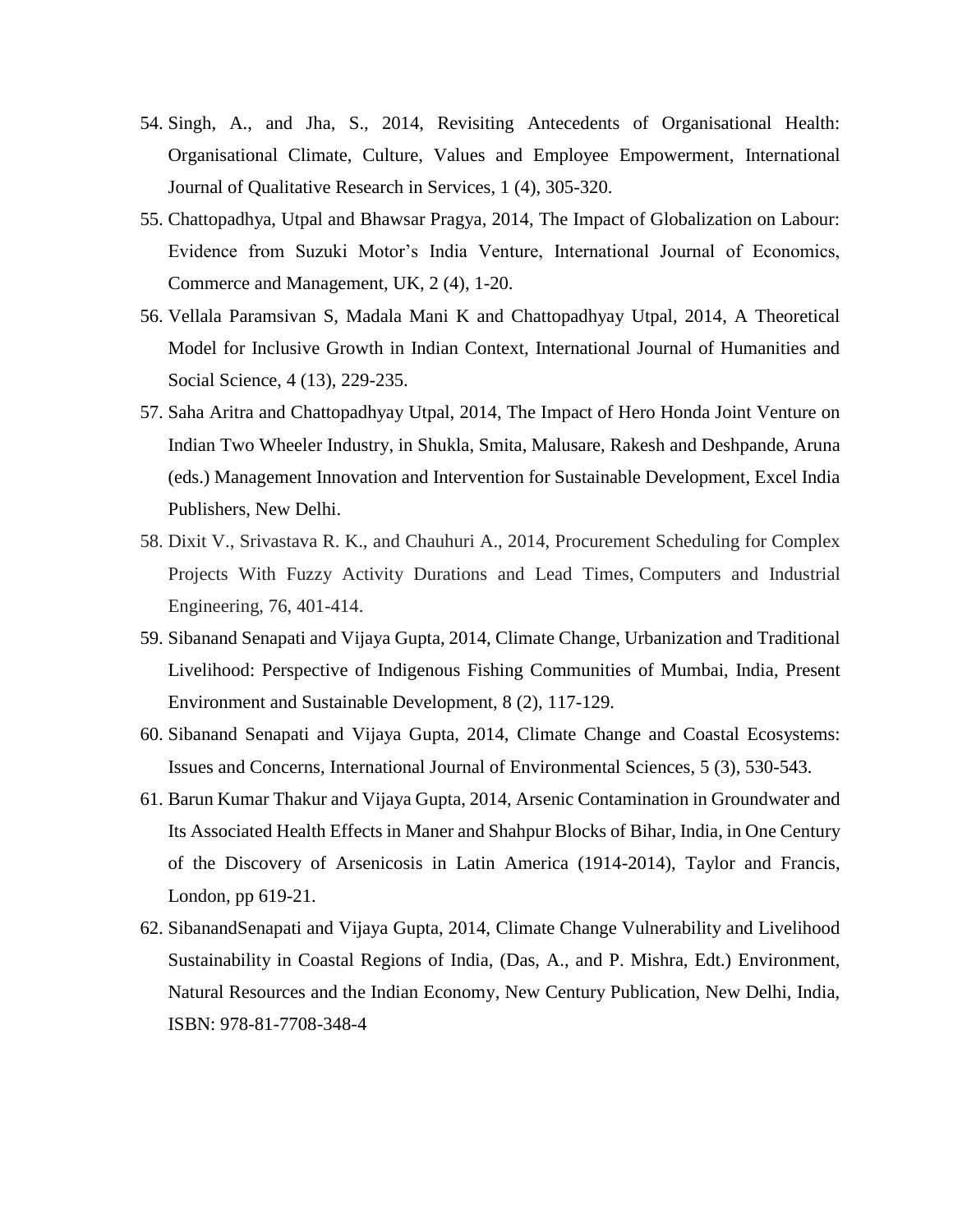- 63. Singh, V. K., 2014, Black-Scholes Options Pricing Formula: Confluence of Financial Economics, Mathematics, and Computational Science, Asia-Pacific Journal of Management Research and Innovation. SAGE Publication, 10(1), 1-17.
- 64. Singh, V. K., 2014, Competency of Monte Carlo and Black-Scholes in Pricing Nifty Index Options: a vis-à-vis Study, Monte Carlo Methods and Applications,Walter de Gruyter GmbH, Germany, 20(1), 61-76.
- 65. Singh, V. K., 2014, Parity Analysis of Non-log Normality of Black-Scholes and Its Intercompetence, International Journal of Financial Market and Derivatives, 3(4), 358 - 391.
- 66. Uttam N. and Verma P., 2014, December. Development of fuzzy model to integrate the human intuition with lead time estimation. In Proceedings of the Conference on Manufacturing Excellence: Imperative for Emerging Economies (pp. 18-21).
- 67. Panandikar S.C., 2014, The Performance of Indian Commercial Banks Based on Multiple Criteria of Efficiency, IUP Journal of Bank Management, 13(3), 7.
- 68. Phadke S.S.D., Khan S.A., Iqbal R. and KS R., 2014, Assessment of Endurance, Power, and Flexibility of Navi Mumbai Traffic Police, International Journal of Medicine and Pharmaceutical Sciences, 4(11).
- 69. Phadke S.S.D., Patra P. and Iqbal R., 2014, Psychosocial Problems in Traffic Police: Cross Sectional Survey Using COPSOQ, Mental health, 79, 51-8.
- 70. Phadke S.S.D., Sandhu H.A.S.M.E.E.T. and RaufIqbal S.Y., 2014, Prevalence of Obesity in Navi-Mumbai Traffic Police and Associated Change in Lumbar Curvature Angle, Journal of International Academic Research for Multidisciplinary, 2(3), 566-574.
- 71. Das S.K. and Mukhopadhyay S., 2014, Integrating Ergonomics Tools in Physical Therapy for Musculoskeletal Risk Assessment and Rehabilitation - A Review, International Journal of Engineering & Scientific Research, 2(10), 136-155.
- 72. Pathak V., 2014, Comparison of Quality of Life and Organizational Stress Among Nurses from Metro and Non-Metro Indian Cities. Research.
- 73. Binny A. and Koilakuntla M., 2014, September, Hiding Secret Information Using LSB Based Audio Steganography,Soft Computing and Machine Intelligence (ISCMI), 2014 International Conference on 56-59. IEEE.
- 74. Ekkuluri P., Patyal V.S., Koilakuntla M. and Gavai M., 2014, Conjoint analysis for strategic decisions: a case of two schools, The Business & Management Review, 5(2), 20.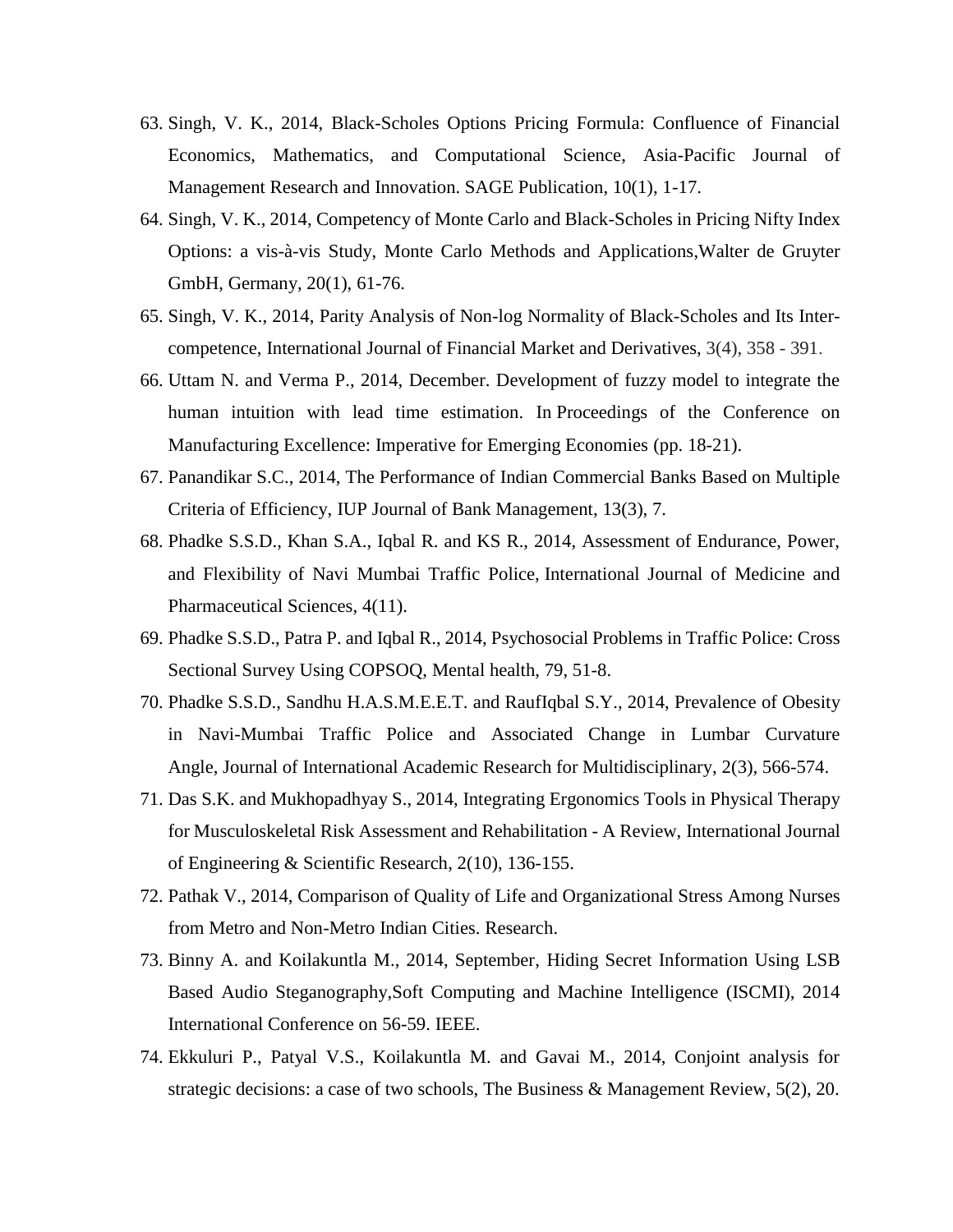- 75. Tamboli M.A. and Biswas P.K., 2014, Evaluation of M-Learning Applications from Usability Perspective, American Journal of Advanced Computing, 1(1).
- 76. Joshi M. and Biswas P.K., 2014, Big Data-Compelling Organizations beyond Data Warehousing, International Journal of Innovative Research and Development. ISSN 2278– 0211, 3(12).
- 77. Sinha R.R. and Date H.A., 2014, Maturity of Knowledge Management and Knowledge Enabled Business Process, International Journal of Research in Business and Technology, 4(1), 367-373.
- 78. Prasad T., 2014, Developing enterprise culture among the students through intercollegiate competitions: A case of student enterprise competition (SEC) 2007, Developments in Business Simulation and Experiential Learning, 35.
- 79. Prasad T., 2014, Mandi: Learning Management Through Field Sales Experience, Developments in Business Simulation and Experiential Learning, 31.
- 80. Prasad R.K. and Jha M.K., 2014, Consumer buying decisions models: A descriptive study, International Journal of Innovation and Applied Studies, 6(3), 335.
- 81. Dulange S.R., Pundir A.K. and Ganapathy L., 2014, Quantification of Factors Influencing Productivity using AHP Technique: An Approach towards Productivity Improvement, Journal of Business Management & Social Sciences Research, 3(3).
- 82. Dulange S.R., Pundir A.K. and Ganapathy L., 2014, Performance of Power Loom Textiles: A Resource-based View, International Journal of Innovative Research in Advanced Engineering, 1 (6), 68-82.
- 83. Mishra R., Pundir A.K. and Ganapathy L., 2014, Manufacturing flexibility research: A review of literature and agenda for future research, Global Journal of Flexible Systems Management, 15(2), 101-112.
- 84. Dulange S.R., Pundir A.K. and Ganapathy L., 2014, Impact of Maintenance on Profitability: A Case Study of Power Loom Textile, The International Journal of Business & Management, 2(7),
- 85. Dulange S.R., Pundir A.K. and Ganapathy L., 2014, Prioritization of factors impacting on performance of power looms using AHP, Journal of Industrial Engineering International, 10(4), 217-227.